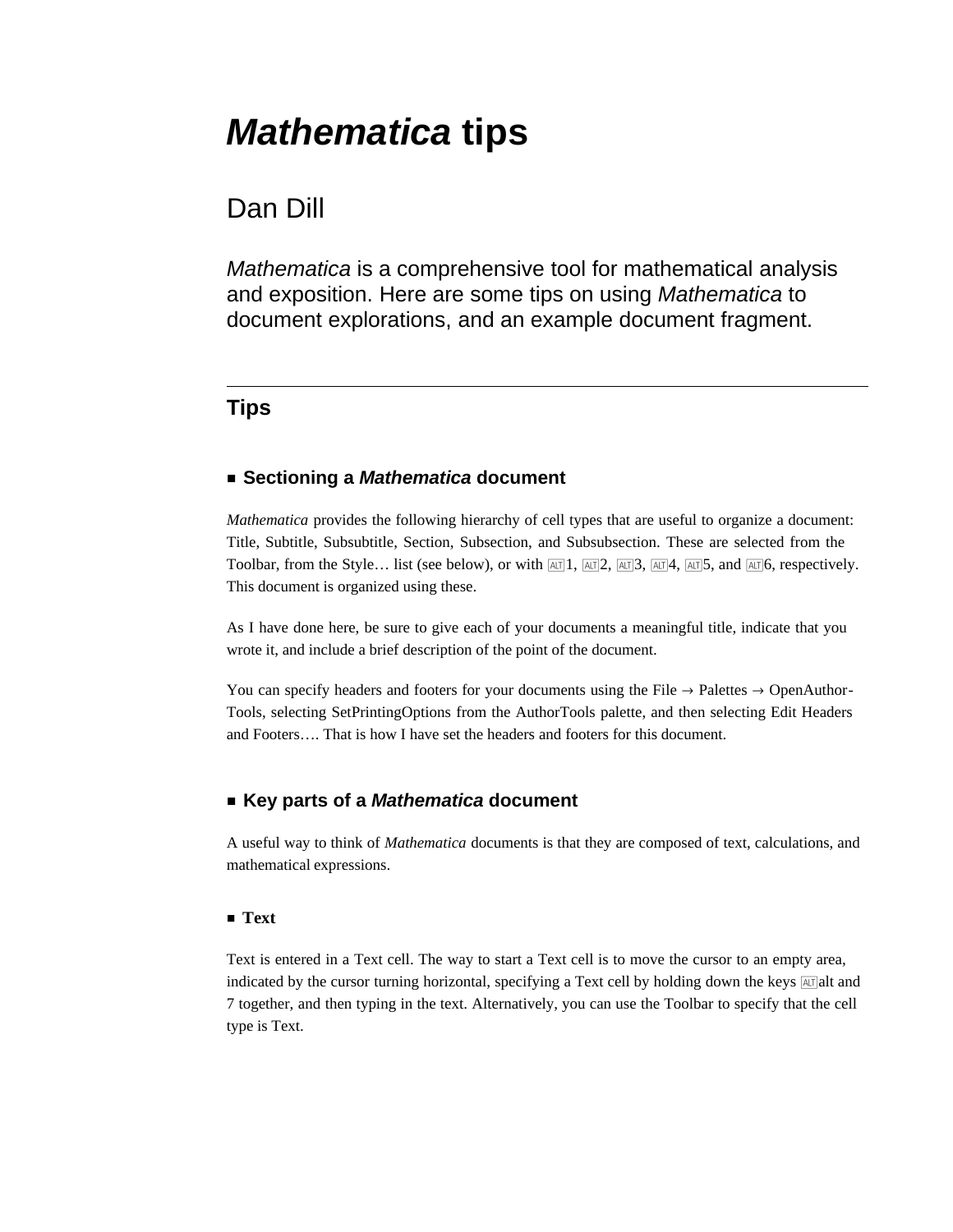#### **ü Calculations**

Expressions to be evaluated by *Mathematica* are entered in Input cells, This is the default cell type, and so to enter an expression, just move the cursor to an empty area, indicated by the cursor turning horizontal, and start entering the expression to be evaluated. You tell *Mathematica* to evaluate the expression by holding down together the keys  $\boxed{\overline{\text{NHT}}}$ . The result will be display immediately following, as an Output cell. For example,

```
\sin[4 \pi x] /x /x. x \rightarrow 1.34−0.675244
```
By the way, in this expression,  $\prime$ **.x** $\rightarrow$ **1.34** means "everywhere there is an *x*, replace it by the value 1.34, and then evaluate the resulting expression. I find this useful when I want to explore the value of an expression for different values of variables.

#### **ü Mathematical expressions**

Mathematical expressions can be entered in in a DisplayEquation cell; the advantage of the Display-Equation cell is it is formatted more nicely when printed. As example, say we want to enter the expression

$$
f(y) = \int_{-\infty}^{y} g(x) \, dx.
$$

First, write the expression using *Mathematica*'s rules for calculation input, but don't use **SHIFT** ENTER, since we do not want to evaluate the expression.

```
f[y] = Integrate[g[x], {x, -∞, y}]
```
Next, select the cell bracket and then use  $\overline{cnR}$   $\overline{SH}$  to convert the expression to traditional mathematical notation.

$$
f(y) = \int_{-\infty}^{y} g(x) \, dx
$$

Finally, select the cell bracket and then convert the cell style to DisplayFormula. Do this either by right clicking at the cell bracket, selecting Style…, and then selecting DisplayFormula, or by selecting DisplayFormula from the drop down list on the Toolbar. The final result is

$$
f(y) = \int_{-\infty}^{y} g(x) \, dx
$$

### **ü Tools**

Special characters can be entered in several ways. For example, the Greek letter  $\beta$  can be entered with the sequence  $\mathbb{R} \times \mathbb{R}$ , the Greek letter  $\Psi$  can be entered with the sequence  $\mathbb{R} \times \mathbb{R}$ , and so on. The palette of these characters and all of the others is available with File  $\rightarrow$  Palettes  $\rightarrow$  CompleteCharacters.

The palette BasicTypesetting is helpful for entering in mathematical expression.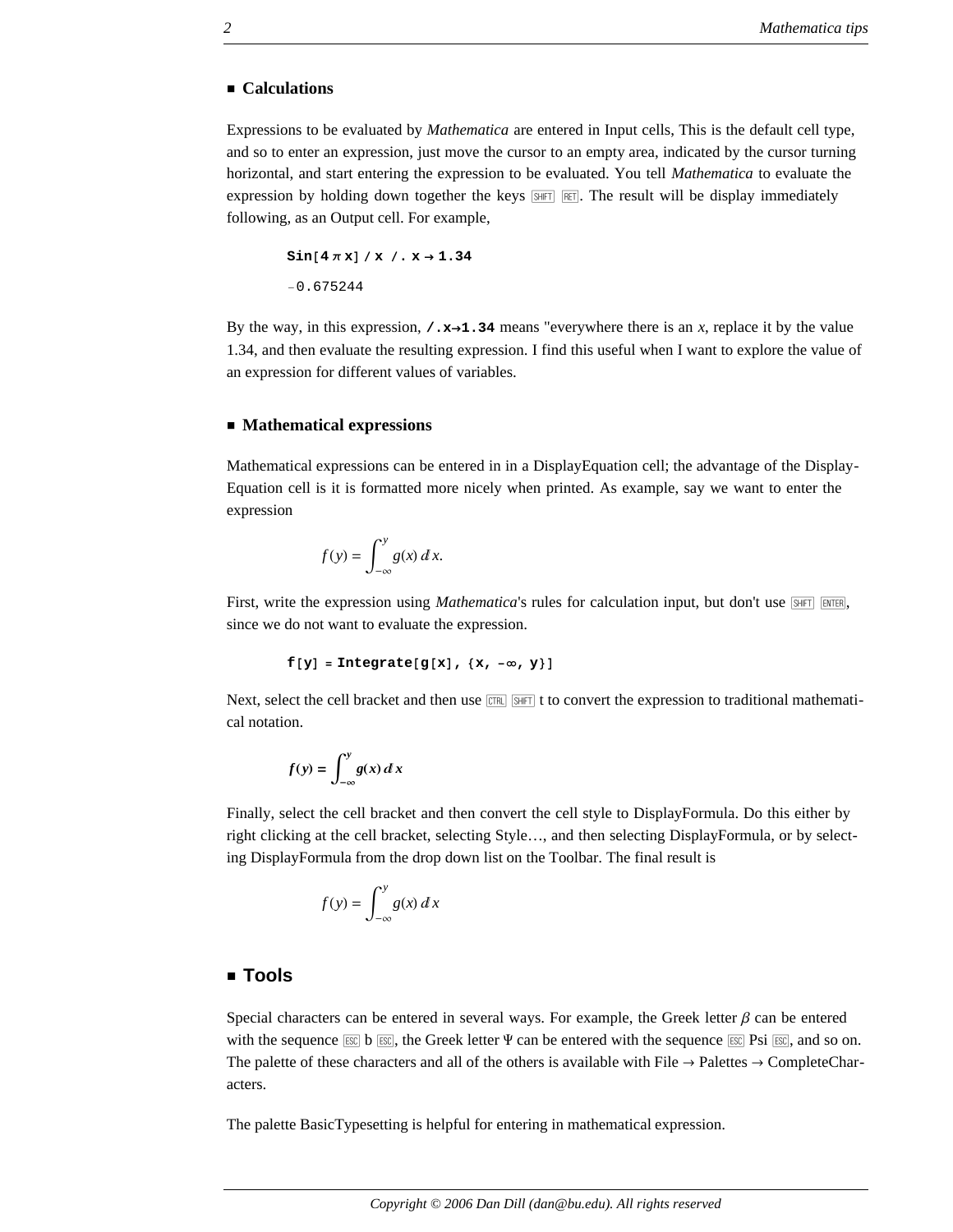*Mathematica* contains a spell checker. This is accessed with the keys  $\boxed{AT}$ ; Please use this to help ensure that documents are free of spelling errors.

Everything these is to know about *Mathematica* is contained in its online Help file. However, I find the text by Heikki Ruskeepää, Mathematica Navigator, 2e, 2004, ISBN 012603642X,

http://www.amazon.com/exec/obidos/ASIN/012603642X/dandillcom/

to be a much more accessible guide to working with *Mathematica*, and so I strongly recommend it.

# **Example**

Here is an example document fragment, which describes an investigation of a expression for the Dirac delta function.

We have learned that the completeness of the set of all eigenfunction  $g_k(x)$  of an hermitian operator means that

$$
\delta(x - x') = \sum_{k=1}^{\infty} g_k(x) g_k(x')^*.
$$

A way to explore this expression is to specify the set of eigenfunctions to use, and then plot the sum for increasing numbers of eigenfunctions. Let's choose the eigenfunctions to be those of a particle confined to a one dimensional region of length  $L = 1$ , namely  $g_k(x) = \sqrt{2} \sin(k \pi x)$ . The function that defines these is

$$
g[k_-, x_+] := \sqrt{2} \sin[k \pi x]
$$

We can then write the function that approximates  $\delta(x - x')$  as

 $d[n, x_-, x_0] := \text{Sum}[g[k, x] g[k, x], {k, 1, n}]$ 

Here is what the 4 term approximation looks like, for  $x' = 0.6$ .

```
Plot[d[4, x, 0.6], {x, 0, 1}, Problem
```


Here is what the 12 term and 4 term approximations looks like together.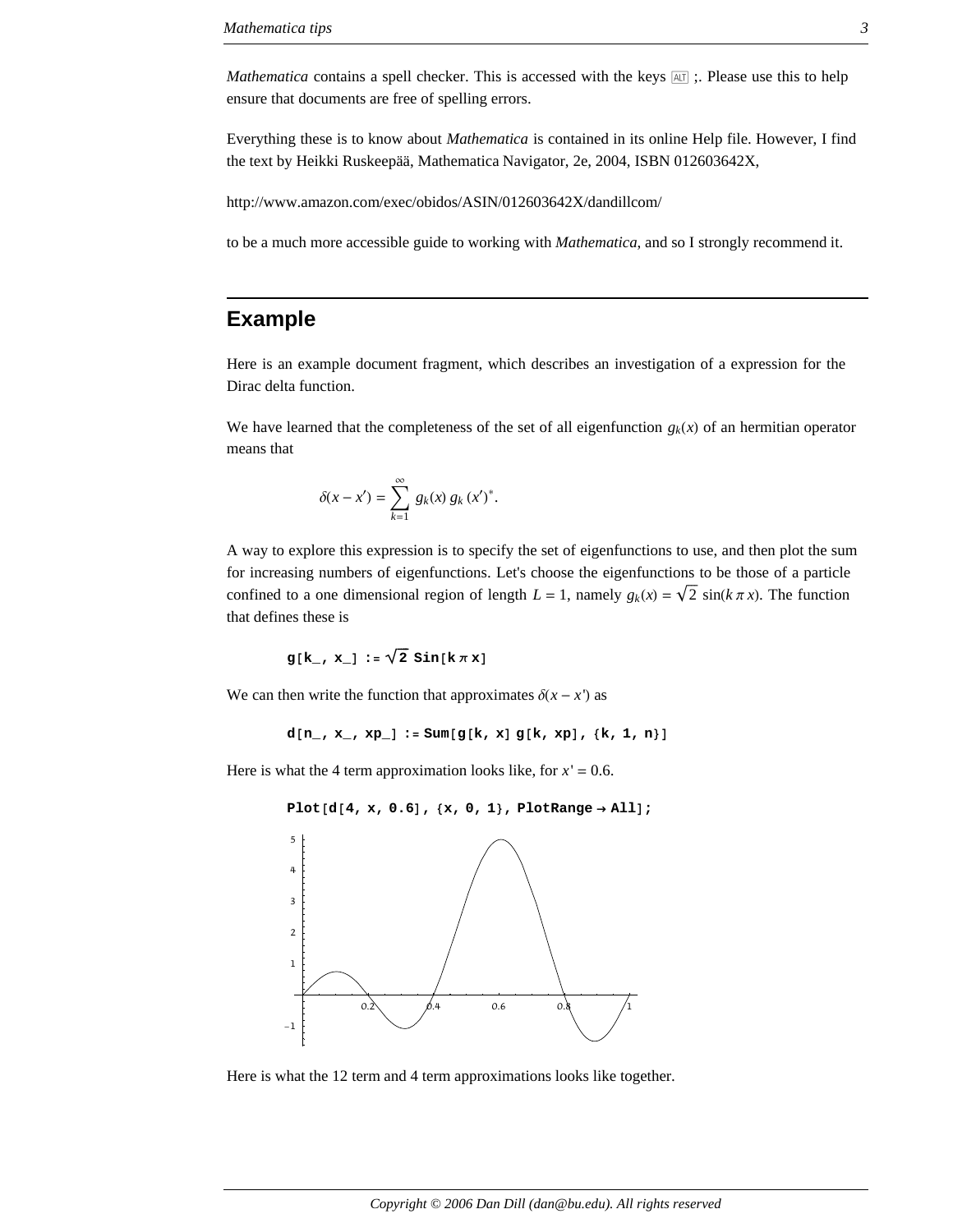

Here is the 36 term approximation added to the previous two.





Here are the same three approximations together with those evaluated at  $x' = 0.35$ ,



From these comparisons we see that the more eigenfunctions we include, the more sharply peaked the approximation, and that the point of peaking is *x*'.

As one final exploration, let's evaluate the integral of the three approximations centered at  $x' = 0.35$ .